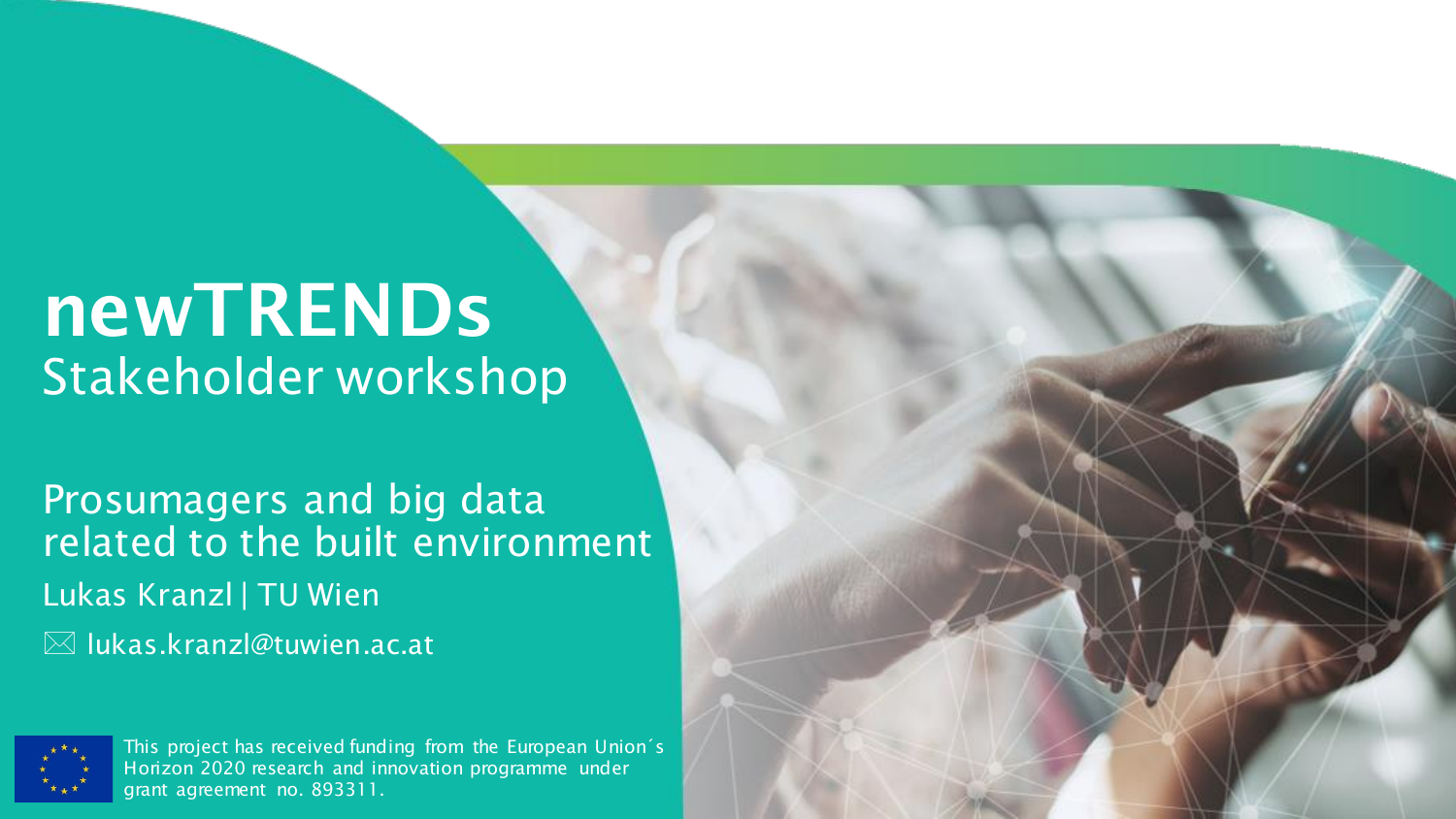

- Tour de table- Introduction
- Context of the topic in the whole project
- Improvements in the analysis of new data sources and modelling of prosumaging in the built environment
- Policy dimension of prosumaging in the built environment
- Questions for discussion
- Use of MIRO infrastructure and Open discussion















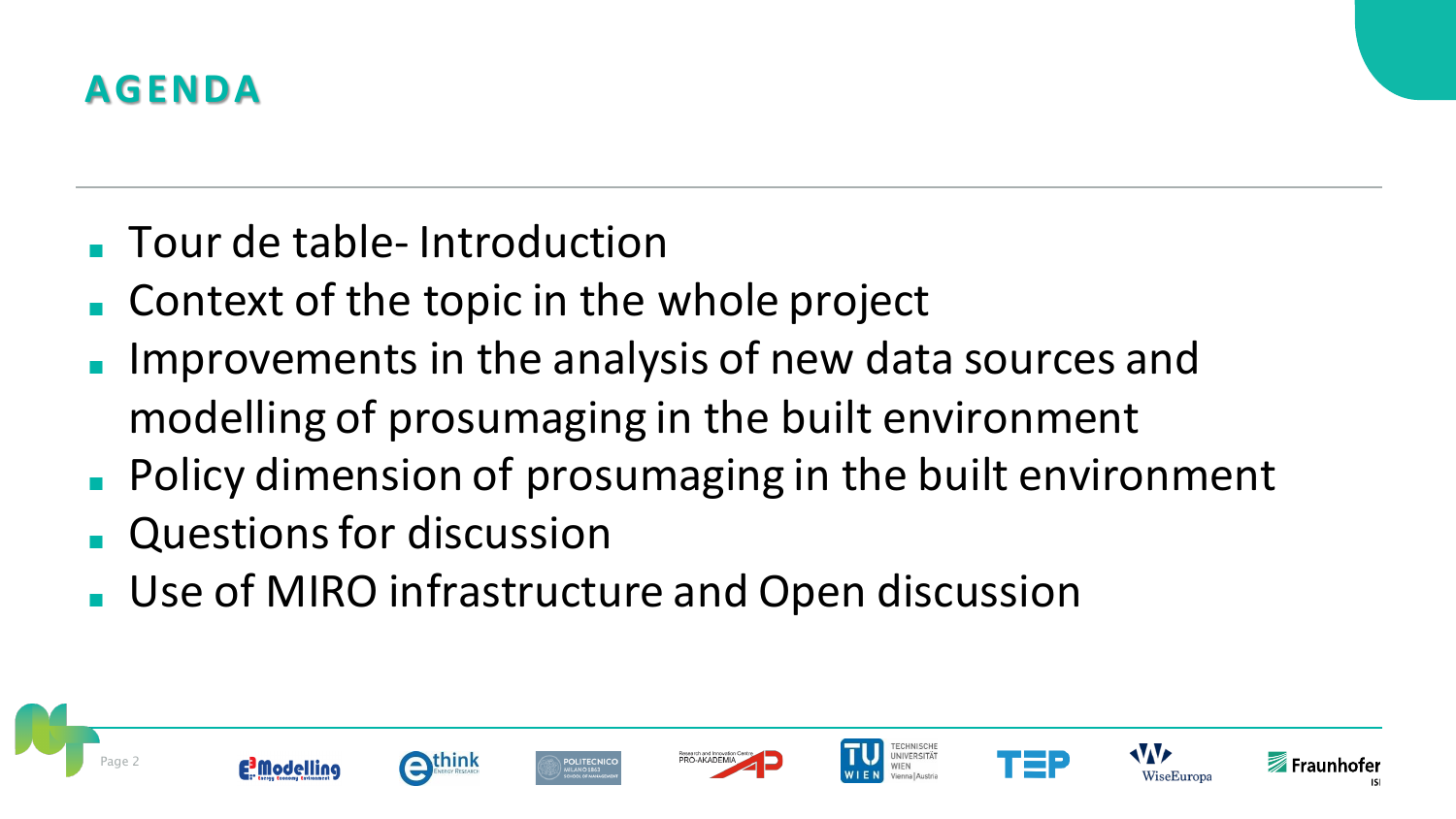I. Selection of New Societal Trends and Quantification of Impacts on Energy Demand



Timeline: the work package has started in spring 2021 and will continue untilsummer 2023

■ Room to take up ideas and recommendations from our discussion today

















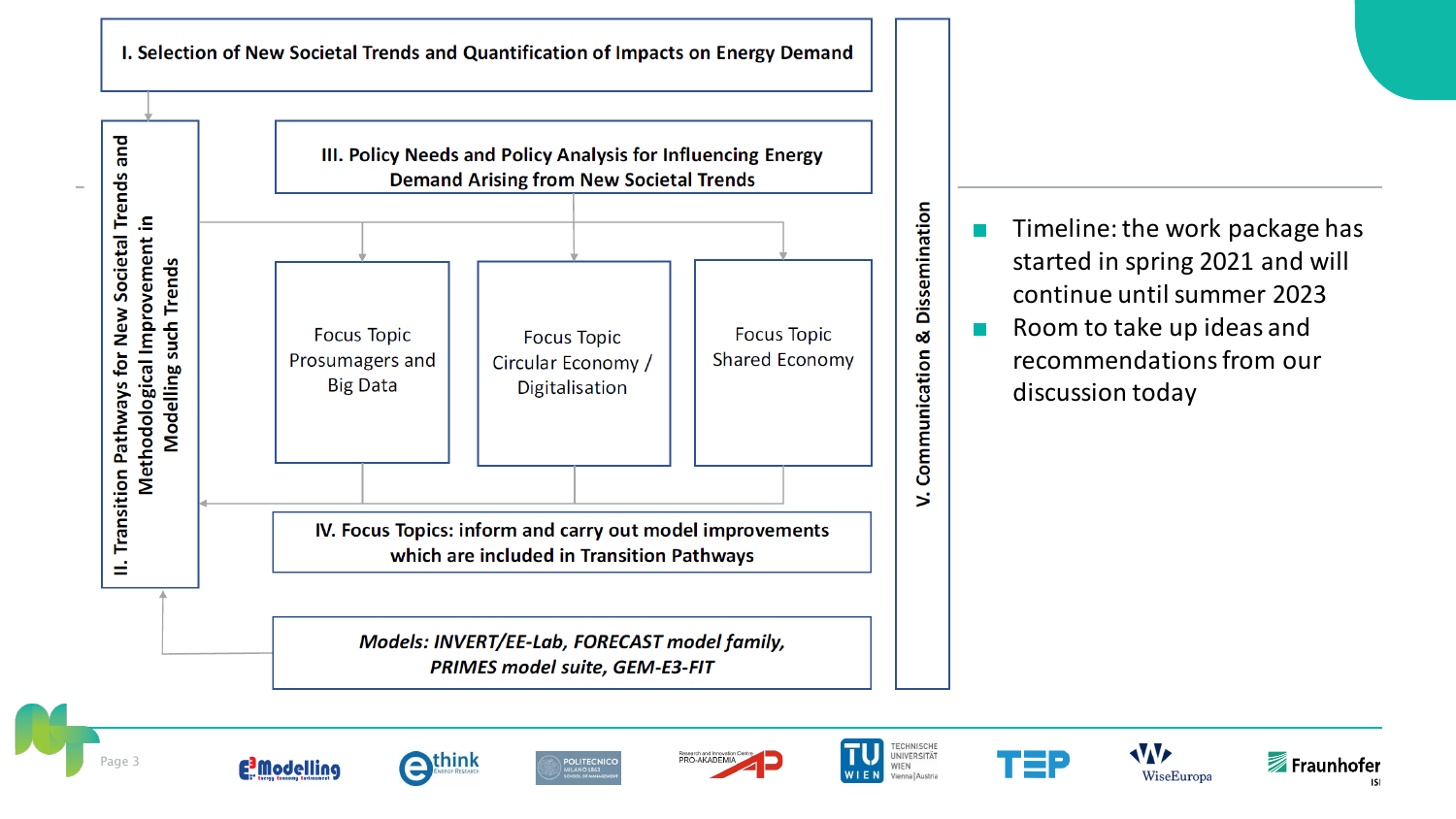### Prosumagers and big data in energy demand models in the built environment

WP5 on prosumagers modelling and big data is one of three focus studies related to New Societal Trends and analyses the impact of prosumaging in residential buildings

- Prosumaging: renewables self-consumption, storage and management; (more or less) active participation of households in the energy system
- Objective: enhance energy demand modelling in the context of the built environment regarding the transition of consumers to prosumagers and – for that purpose – better understand new data sources (such as data obtained from smart meters in residential buildings)
	- New empirical and statistical basis for prosumager modelling
	- Modelling prosumagers and Energy Communities: prosumager behaviour in bottom-up demand models
	- From consumers to prosumagers: modelling household choices and their active participation in the energy market
	- Demonstrate the new methods and model developments by modelling policy cases

















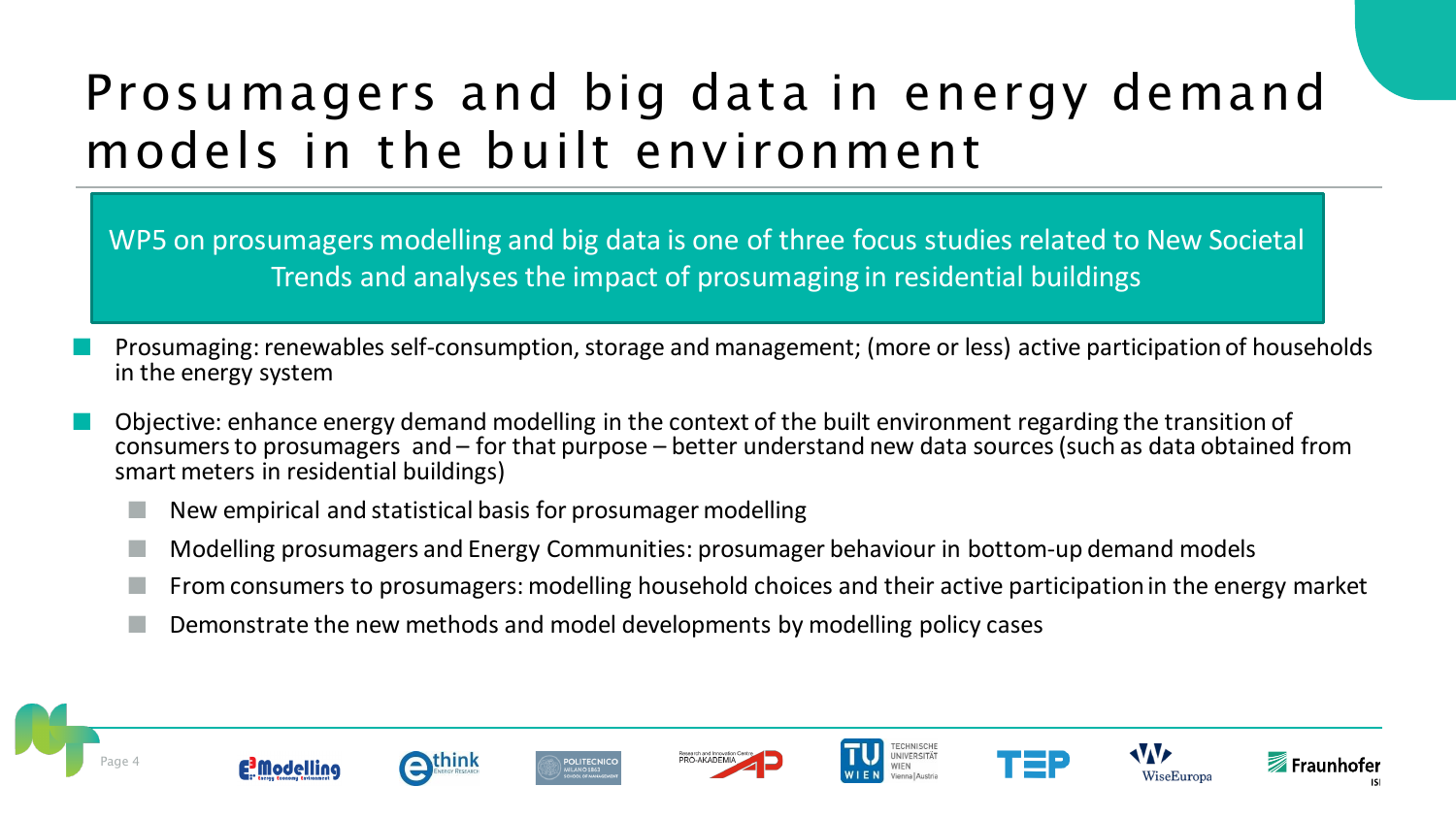### Possible policy questions to guide the modelling work

- How high are flexibility potentials from the building sector?
- How could load profiles modify due to prosumager-behaviour of households?
- How to engage customers towards energy efficiency measures and towards promaging behavior?
- **E** How to design policy interventions to incentive curve to  $\mathbf{P}$
- the building stock's flexibilit
- **E** What can be the impact of policies to the  $\mathbf{r}_i \in \mathbb{C} \setminus \mathbf{SSE}$ of buildings and uptake of demand response measures also possible tradeoffs between load shifting and

**The Codes of the Codes of the codes towards of the code towards of the codes towards of the exploitation of any small of the exploitation of**  $\mathbb{R}^n$  **of**  $\mathbb{R}^n$  **of**  $\mathbb{R}^n$  **of**  $\mathbb{R}^n$  **of**  $\mathbb{R}^n$  **of \mathbb{R}^n** 

- What is potential impact of the uptake of flexibility potentials from the building stock on the overall energy system and prices(and in particular price peaks)?
- What are current and expected diffusion rates from prosumaging related technologies (including storage) and how could policies affect them?















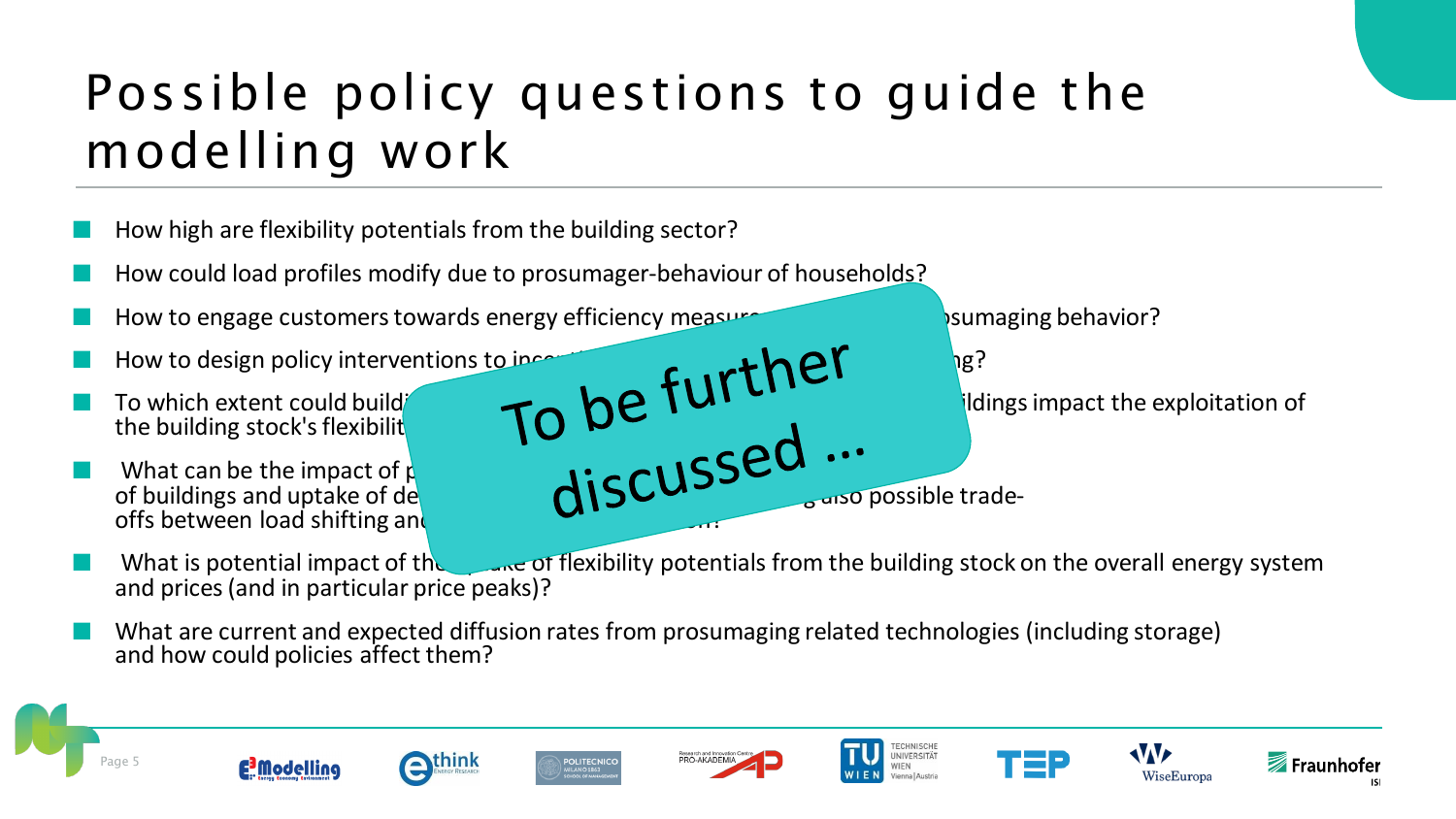### FOCUS STUDY: PROSUMAGERS AND BIG DATA IN ENERGY DEMAND MODELS RELATED TO THE BUILT **ENVIRONMENT**

**E** Modelling

extra RESEARCH

Page 6

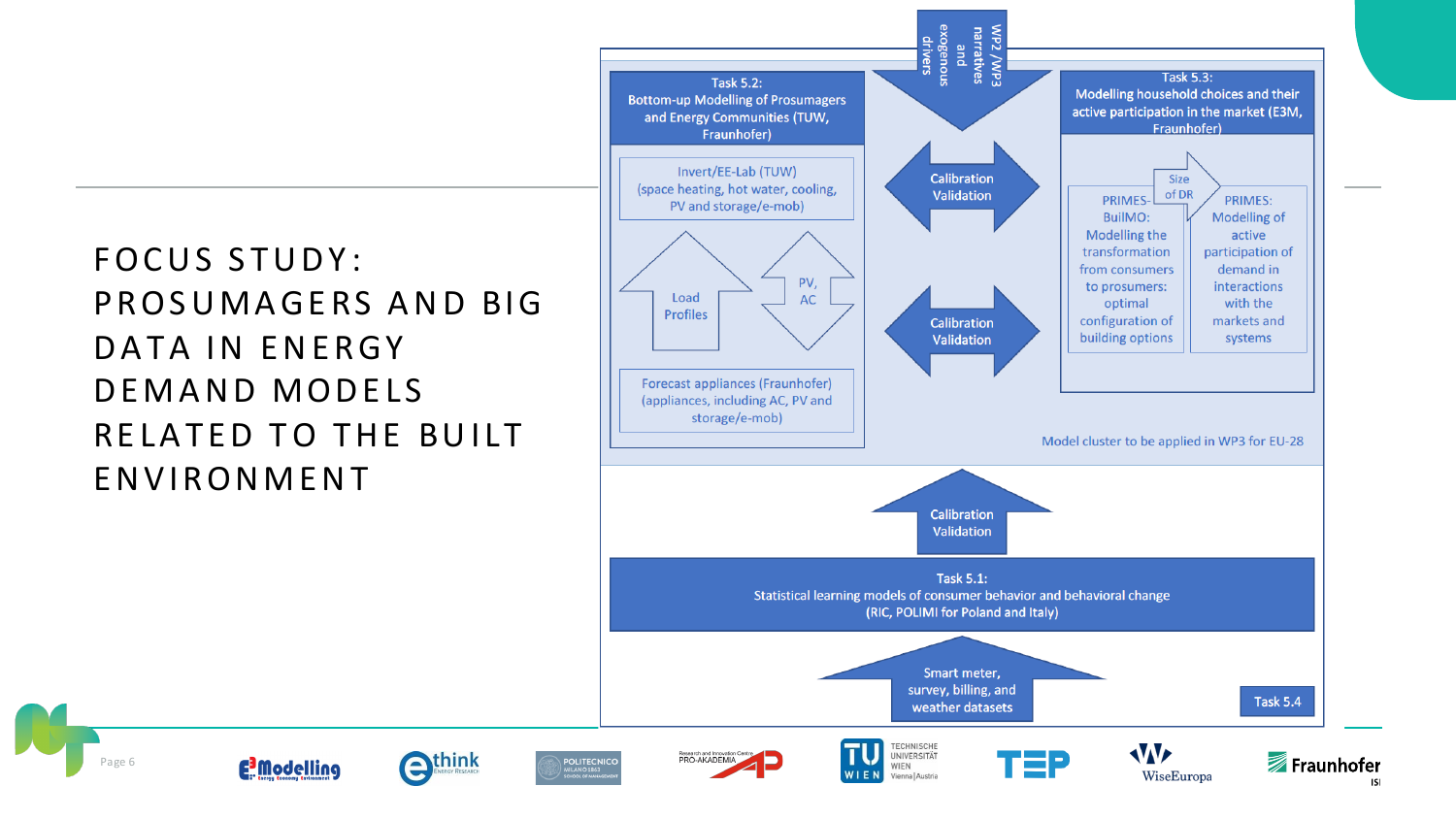### Starting point: building stock models without prosumager aspects (e.g. Invert/EE-Lab)











POLITECNICO







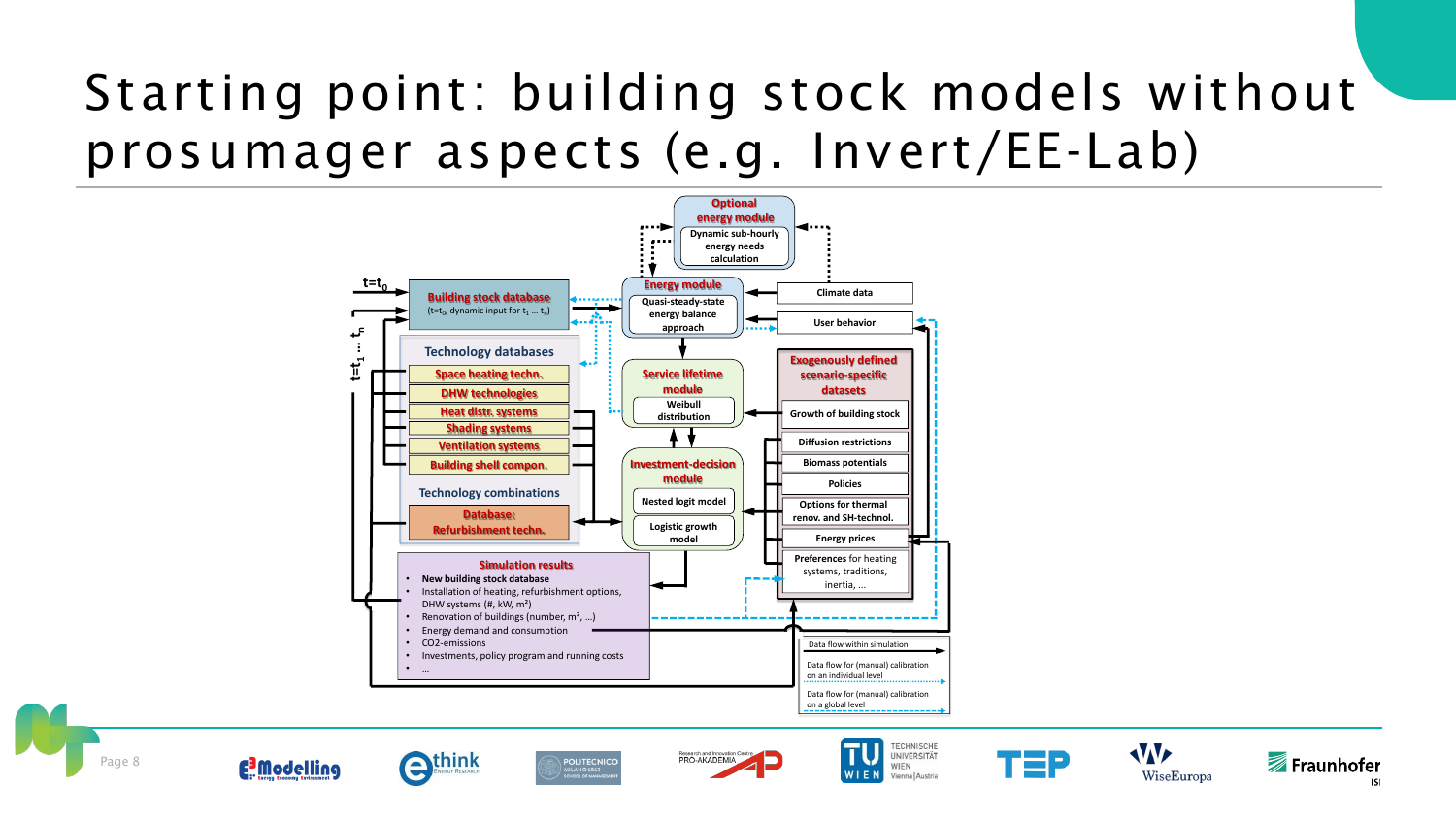### Prosumager model introduction

#### **Operation optimization**

(hourly)

- Building (incl. building type, age class, and components)
- Smart appliances (e.g. washing machine, dryers, dish washer.)
- Space heating and cooling (incl. heat pump, thermal tank, and building mass)

enthink

- Hot water
- PV
- **Battery**
- **Electric vehicle**

E<sup>3</sup>Modelling

- Perspective: household
- Objective: minimize the operation cost (s.t. hourly demand of electricity / heating / cooling / hot water.)
- Decision variables:
	- hourly operation of technologies
- Scenario parameters:
	- fuel price
	- electricity price and feed-in tariff (hourly)
	- radiation and temperature (hourly)
	- lifestyle (e.g. WFH) and demand profiles (hourly)
	- driving behavior of electric vehicle



TECHNISCHE<br>UNIVERSITÄT

Vienna | Austria

PRO-AKADEMIA

**POLITECNICO** 





Page 9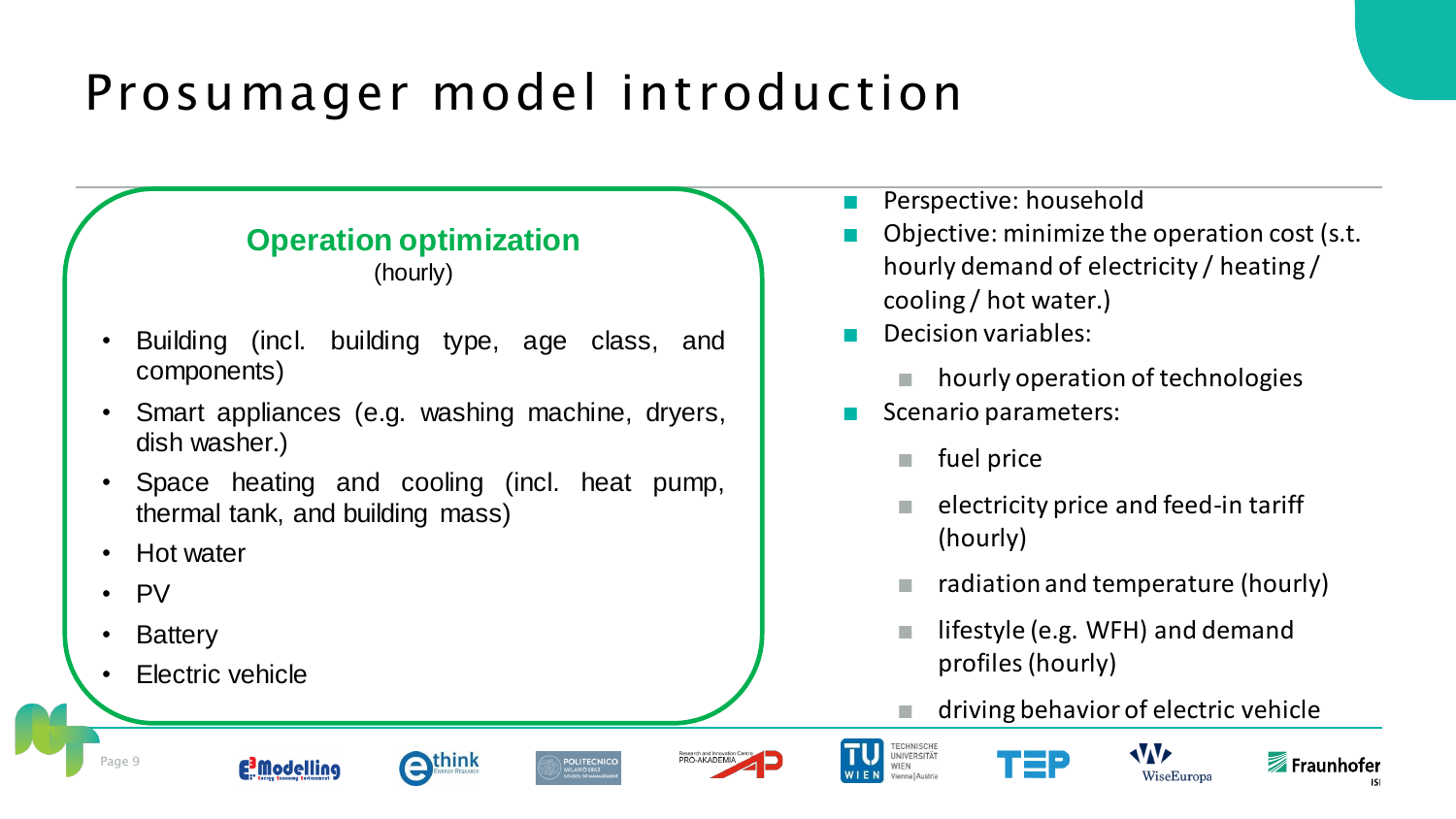### Preliminary results – scenario comparison for selected buildings

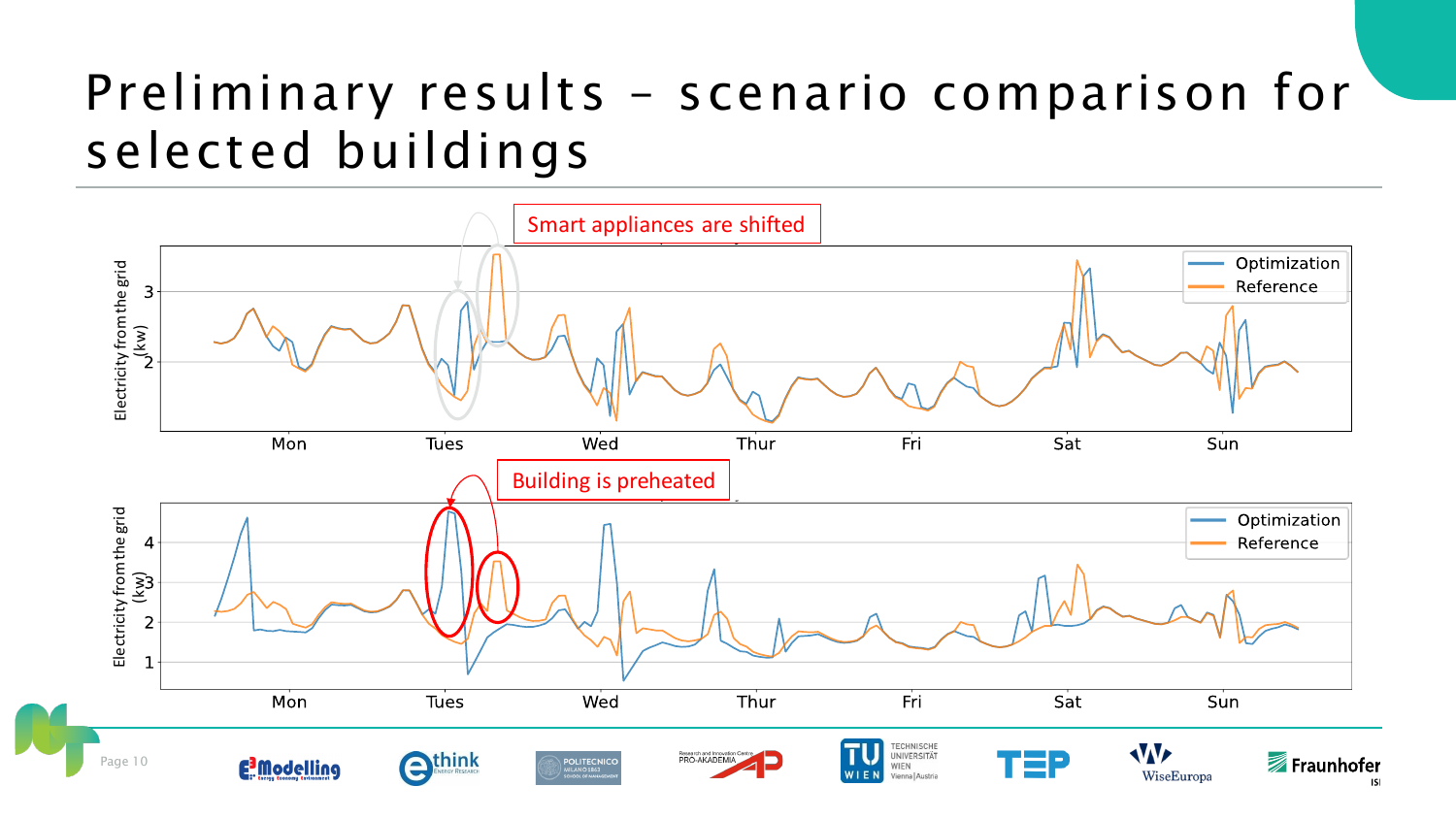### Next steps

#### **Behavior module**

use of appliance, hot water, work-fromhome assumptions, driving behavior.

#### **Operation optimization**

hourly operation optimization of the technologies of household



#### **Investment simulation**

based on the optimization results, household makes investment decisions



#### **Aggregation to building stock**

**Based on EU-building stock data and linked** to existing stock modelling

















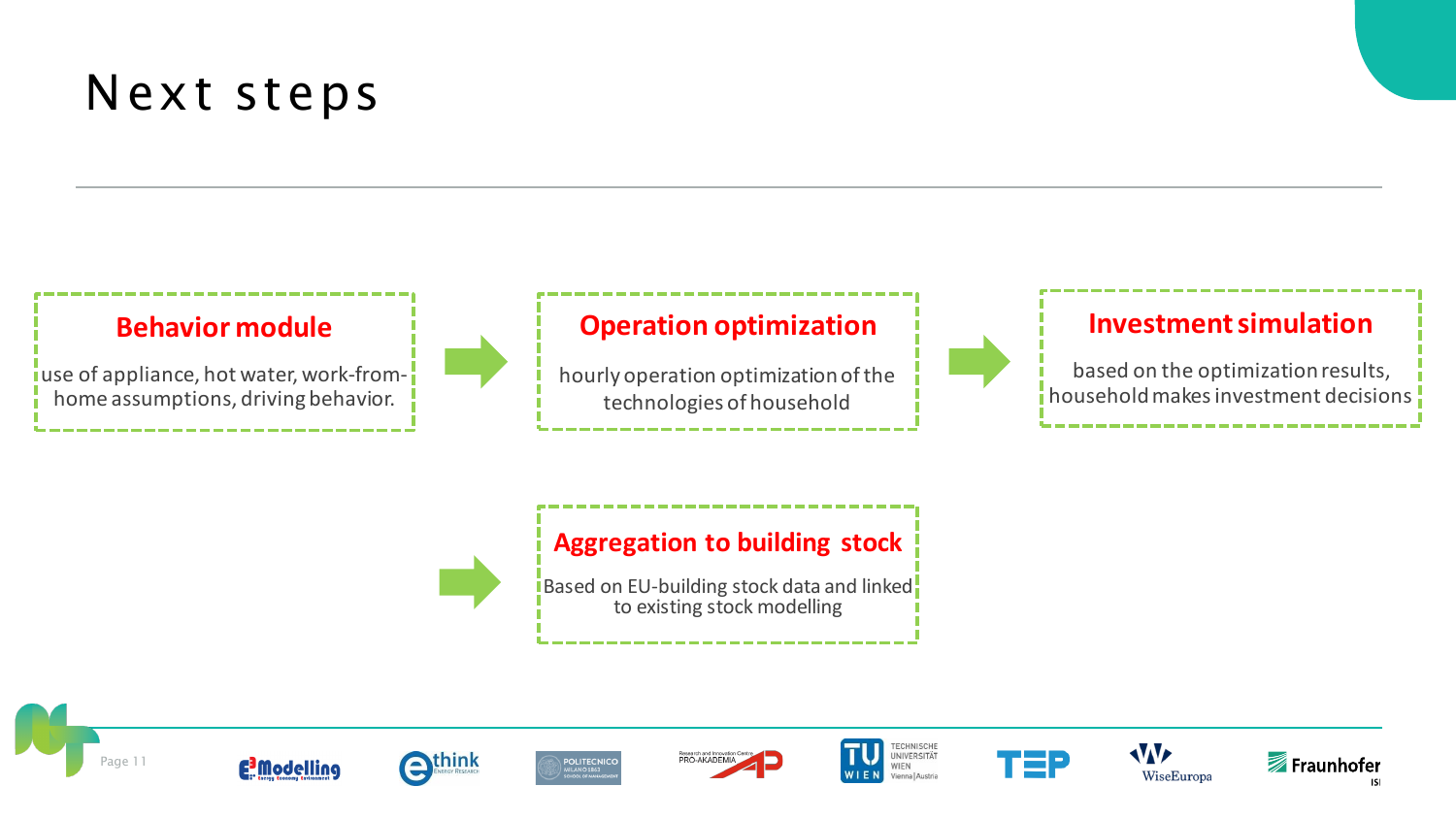## Societal Trends with potential impact

|         | Digitalization                                                        | • From consumers to prosumager<br>· Network connected devices                                                                    |            |
|---------|-----------------------------------------------------------------------|----------------------------------------------------------------------------------------------------------------------------------|------------|
|         | <b>Sustainable Cities</b>                                             | $\bullet$ DHC<br>· Urbanisation                                                                                                  |            |
|         | <b>Green Transition</b>                                               | ·Decarbonisation<br>• Circular economy                                                                                           |            |
|         | Decentralized Work                                                    | • energy consumption in transport, tertiary, and residential<br>• energy consumption shifted from tertiary to residential sector |            |
|         | Demographic Change                                                    | •Comfort needs<br>·Investment behaviour                                                                                          |            |
|         | <b>Climate Change and Behavior</b>                                    | • Awareness                                                                                                                      |            |
|         | Socio-economic Dynamics                                               | • Change of household's budget restrictions                                                                                      |            |
|         | <b>Green Finance</b>                                                  | . New financing models of retrofitting projects                                                                                  |            |
|         | <b>Great Depression II</b>                                            | . Possible increase of fuel povery with implications on investments                                                              |            |
| Page 12 | <b>think</b><br>POLITECNICO<br>E <sup>2</sup> Modelling<br>MILANO 186 | <b>VVF</b><br>WiseEuropa<br>'ienna   Austria                                                                                     | Fraunhofer |

WiseEuropa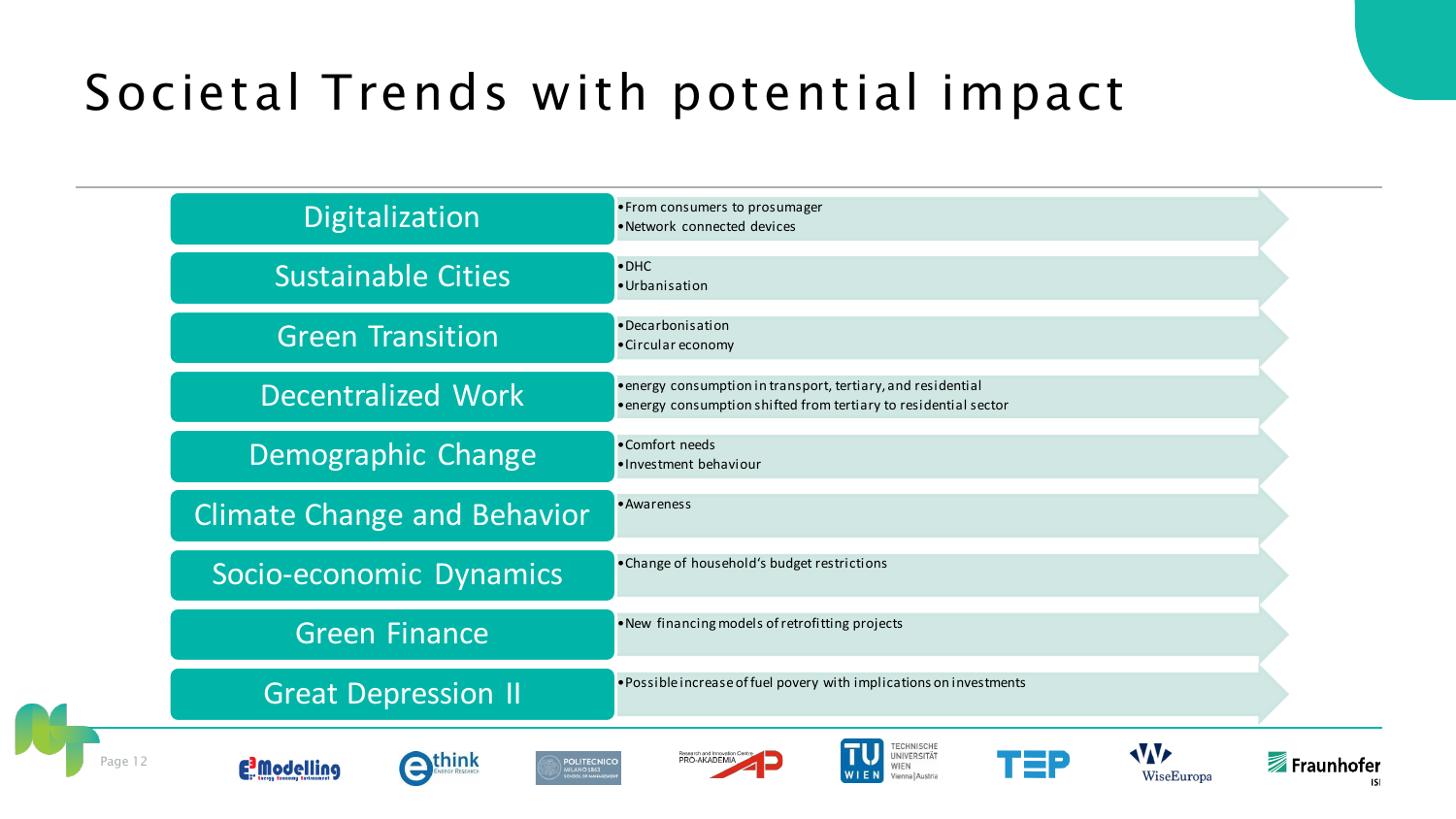### Questions to structure our discussion

- What are key drivers for people to become prosumagers?
- What are differences between rural and urban areas regarding conversion of households from consumers to prosumagers?
- What is potential impact of prosumager behaviour on the energy system (in rural and urban areas)?
- What are relevant links to other sectors which need to be considered?
- Which general societal trends will have an impact on building related energy demand and supply patterns?
- Wishes regarding the modelling activities: which questions should our model(s) be able cover? Which type of results should our modelling deliver?